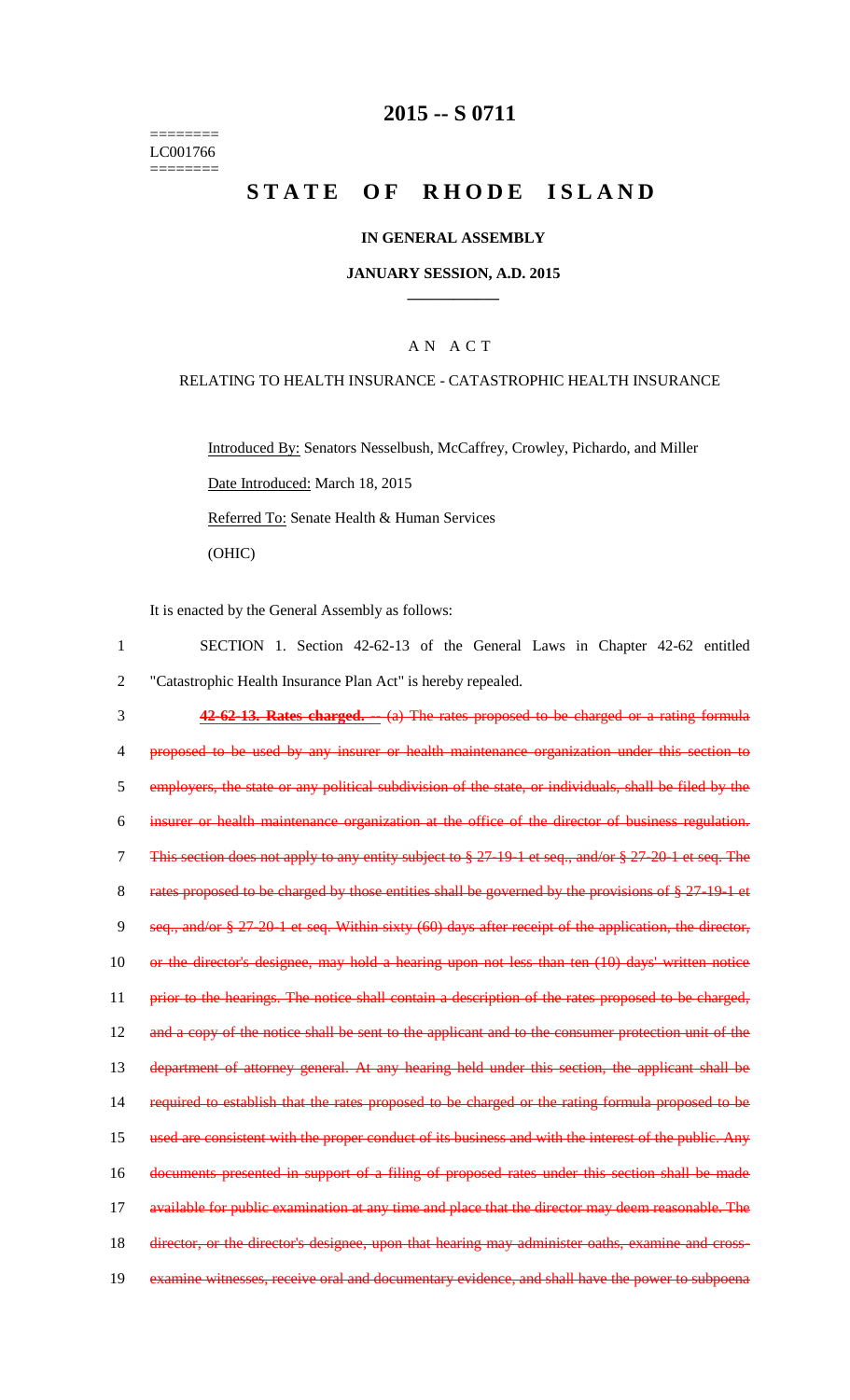witnesses, compel their attendance and require the production of all books, papers, records, correspondence, or other documents which he or she deems relevant. Any designee who shall conduct a hearing pursuant to this section shall report his or her findings in writing to the director within eighty (80) days of the filing with a recommendation for approval, disapproval, or 5 modification of the rates proposed to be charged by the applicant. The recommended decision shall become part of the record. The director shall make and issue a decision not later than ten (10) days following the issuance of the recommended decision or, if the director hears the application without the appointment of a designee, as soon as is reasonably possible following the completion of the hearing on the proposed rate change. The decision may approve, disapprove, or 10 modify the rates proposed to be charged by the applicant. Insurers requesting changes in rates 11 shall underwrite the reasonable expenses of the department of business regulation in connection 12 with the hearing, including any costs related to advertisements, stenographic reporting, and expert 13 witnesses fees. Notwithstanding any other provisions of law, the filing of proposed rates or a 14 rating formula and the holding and conduct of any hearings in connection with these proposed 15 rates or rating formula shall be pursuant to this section.

 (b) Whenever the term "designee" is used in this section, it shall mean a person who is impartial, a member in good standing of the Rhode Island bar and a person who is sufficiently 18 acquainted with the rules of evidence as used in the superior court of the state so as to enable that person to conduct a hearing as designee of the director. The reasonable per diem cost of the 20 designee as appointed by the director shall be paid by the insurers requesting changes in the rates. SECTION 2. Chapter 42-62 of the General Laws entitled "Catastrophic Health Insurance Plan Act" is hereby amended by adding thereto the following section:

 **42-62-13.2. Rates charged. --** (a) Filing of health insurance rates. The rates proposed to 24 be charged or a rating formula proposed to be used by any health insurer under this section to employers, the state or any political subdivision of the state, or individuals, shall be filed by the health insurer at the office of the health insurance commissioner. As used in this section, "health insurer" means any entity that offers, issues or renews a "health benefit plan", as defined by §§ 27-18-1.1(14), 27-19-1(6), and 27-20-1(16), or that offers, issues or renews "health benefits" as defined by § 27-41-2(n). Notwithstanding any other provision of law, after April 1, 2015, the filing and review of proposed rates or rating formulae, and the conduct of any hearings or public meetings in connection with the proposed rates or rating formulae shall be pursuant to this section. (b) Commissioner's review.

(1) Within sixty (60) days after receipt of the application, the commissioner, or the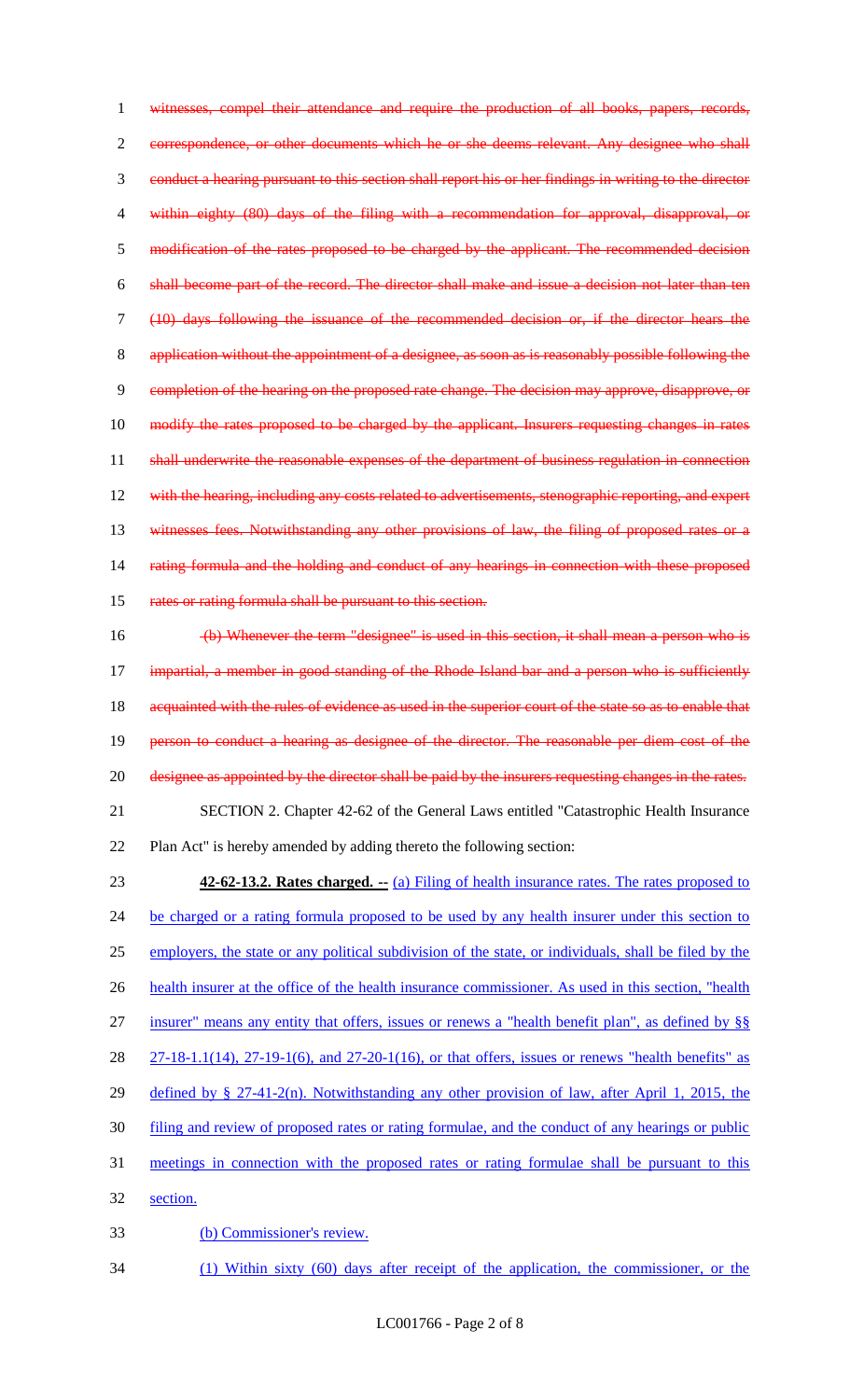1 commissioner's designee, may hold a hearing, in accordance with § 42-35-1 et seq., upon not less 2 than ten (10) days' written notice prior to the hearings. The notice shall contain a description of 3 the rates proposed to be charged, and a copy of the notice shall be sent to the applicant and to the 4 consumer protection unit of the department of attorney general. At any hearing held under this 5 section, the applicant shall be required to establish that the rates proposed to be charged or the 6 rating formula proposed to be used are consistent with the proper conduct of its business and with 7 the interest of the public. Any documents presented in support of a filing of proposed rates under 8 this section shall be made available for public examination at any time and place that the 9 commissioner may deem reasonable, subject to any privileges or limitation provided for by law. 10 The commissioner, or the commissioner's designee, upon that hearing may administer oaths, 11 examine and cross-examine witnesses, receive oral and documentary evidence, and shall have the 12 power to subpoena witnesses, compel their attendance and require the production of all books, 13 papers, records, correspondence, or other documents which he or she deems relevant. Any 14 designee who shall conduct a hearing pursuant to this section shall report his or her findings in 15 writing to the commissioner within eighty (80) days of the filing with a recommendation for 16 approval, disapproval, or modification of the rates proposed to be charged by the applicant. The 17 recommended decision shall become part of the record. The commissioner shall make and issue a 18 decision not later than ten (10) days following the issuance of the recommended decision, unless 19 such time period is extended by the commissioner for good cause shown, or, if the commissioner 20 hears the application without the appointment of a designee, as soon as is reasonably possible 21 following the completion of the hearing on the proposed rate change. The commissioner's 22 decision may approve, disapprove, or modify the rates proposed to be charged by the applicant. 23 Insurers requesting changes in rates shall underwrite the reasonable expenses of the office of the 24 health insurance commissioner in connection with its review under this subsection, including any 25 costs related to advertisements, stenographic reporting, and expert witnesses' fees. Whenever the 26 term "designee" is used in subsection (b)(l) of this section, it shall mean a person who is 27 impartial, a member in good standing of the Rhode Island bar and a person who is sufficiently 28 acquainted with the rules of evidence as used in the superior court of the state so as to enable that 29 person to conduct a hearing as designee of the commissioner. The reasonable per diem cost of the 30 designee as appointed by the commissioner shall be paid by the health insurers requesting 31 changes in the rates. 32 (2) If the commissioner does not conduct a hearing in accordance with subsection (b)(1)

33 of this section, the commissioner may hold one or more public meetings in accordance with 34 chapter 46 of title 42 upon not less than ten (10) days' written notice, for the purpose of providing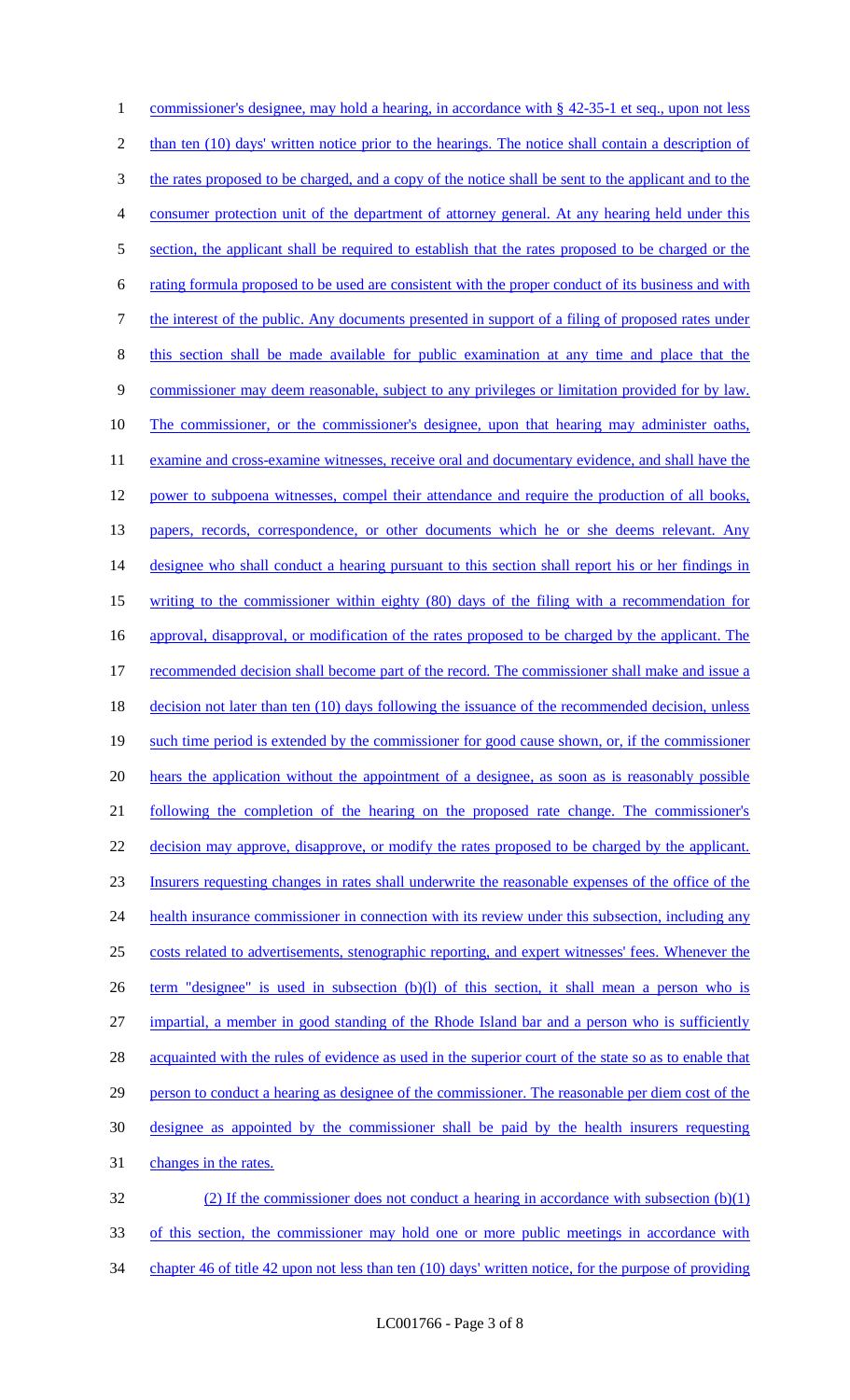1 consumers, employers, and other interested members of the public an opportunity to comment on 2 the health insurer's proposal. In connection with the commissioner's review under this subsection; (3) The health insurer shall be required to establish that the rates proposed to be charged or the rating formulae proposed to be used are consistent with the proper conduct of its business 5 and with the interest of the public. Any documents presented in support of a filing of proposed rates or rating formulae under this section shall be made available for public examination at any time and place that the commissioner may deem reasonable, subject to any privileges or limitations provided for by law. The commissioner's decision shall be made within ninety (90) days of the health insurer's filing, unless extended by the commissioner for good cause shown. The commissioner's decision may approve, disapprove, or modify the rates proposed to be 11 charged by the applicant. Health insurers requesting changes in rates or rating formulae shall underwrite the reasonable rate review expenses of the office of the health insurance commissioner. (c) Notwithstanding any other provisions of law, the filing of proposed rates or a rating formula, the holding and conduct of any hearings in connection with such filing, and the 16 commissioner's review of such filing with or without a hearing shall be pursuant to this section. SECTION 3. Section 27-19-6 of the General Laws in Chapter 27-19 entitled "Nonprofit Hospital Service Corporations" is hereby repealed. **27-19-6. Rates charged subscribers -- Reserves. --** (a) Public hearings: - The rates proposed to be charged or a rating formula proposed to be used by any corporation organized 21 under this chapter to employers, the state or any political subdivision of the state, or individuals, 22 shall be filed by the corporation at the office of the health insurance commissioner. Within sixty (60) days after receipt of the application, the commissioner, or his or her designee shall hold a hearing on all rates proposed for health insurance coverage offered in the individual market as defined in § 27-18.5-2 upon not less than ten (10) days written notice prior to the hearing. With regard to any other rates subject to the commissioner's jurisdiction the commissioner, or his or her designee, may hold a hearing upon not less than ten (10) days written notice prior to the hearing. The notice shall be published by the commissioner in a newspaper or newspapers having 29 aggregate general circulation throughout the state at least ten (10) days prior to the hearing. The notice shall contain a description of the rates proposed to be charged and a copy of the notice shall be sent to the applicant and to the department of the attorney general. In addition, the applicant shall provide by mail, at least ten (10) days prior to the hearing, notice of the proposed 33 rate increase for health insurance coverage offered in the individual market as defined in  $\S 27$ -

34 18.5-2 to all subscribers subject to the proposed rate increase.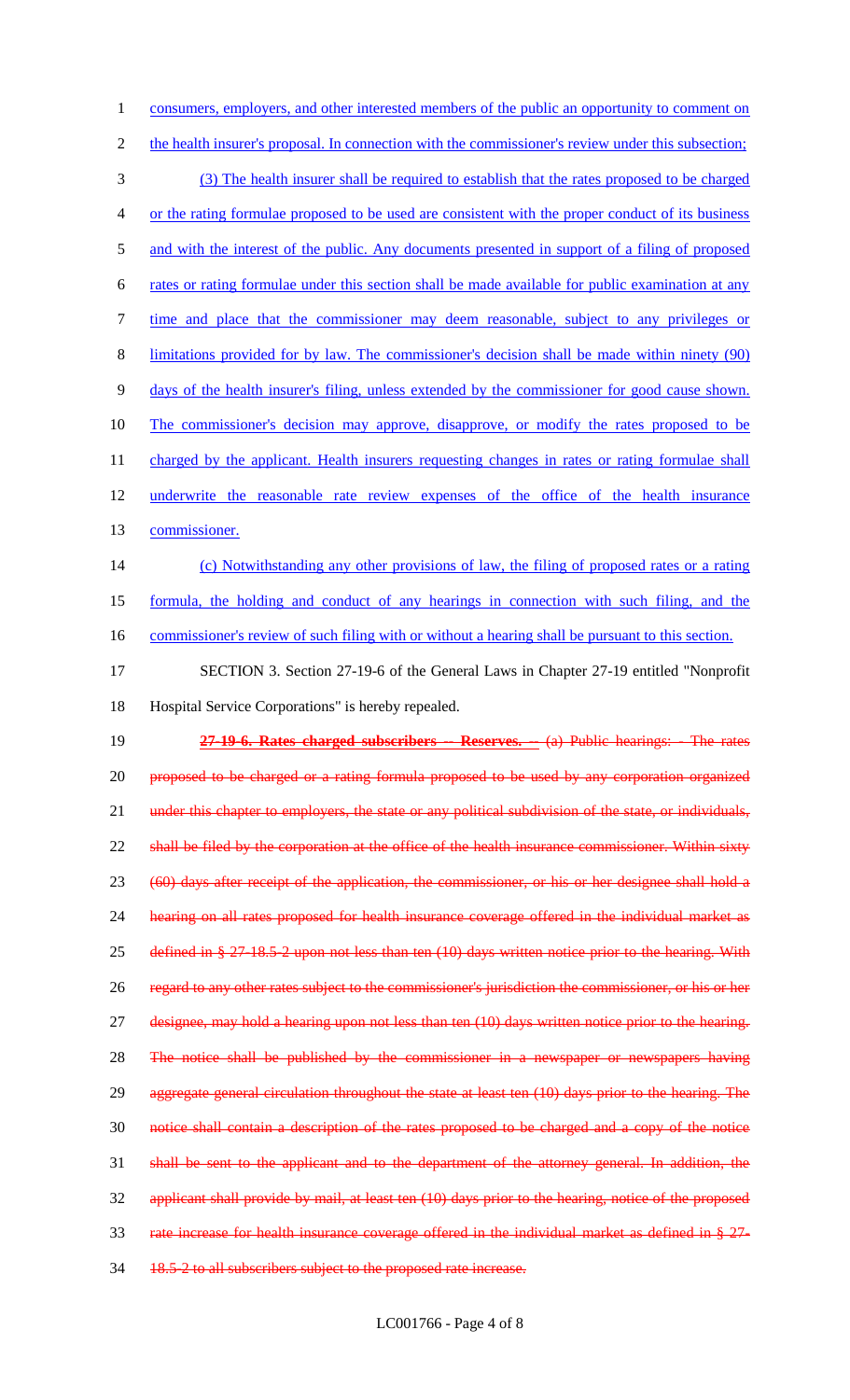- 1 (b) Filings with the Attorney General's Office: The applicant shall provide a copy of 2 the filing on all rates proposed for health insurance coverage offered in the individual market as 3 defined in § 27-18.5-2 to the Insurance Advocacy Unit of the Attorney General's Office 4 simultaneously with the filing at the office of the health insurance commissioner.
- 5 (c) Procedures: At any hearing held under this section, the applicant shall be required to 6 establish that the rates proposed to be charged or the rating formula to be used are consistent with 7 the proper conduct of its business and with the interest of the public.

8 Rates proposed to be charged by any corporation organized under this chapter shall be 9 sufficient to maintain total reserves in a dollar amount sufficient to pay claims and operating 10 expenses for not less than one month. Those reserves shall be computed as of each December 11 31st, and a report setting forth the computation shall be submitted to the commissioner together 12 with the corporation's Rhode Island annual statement to the commissioner. Any documents 13 presented in support of a filing of proposed rates under this section shall be made available for 14 inspection by any party entitled to participate in a hearing or admitted as an intervenor in a 15 hearing or such conditions as the commissioner may prescribe provided under this section at a 16 time and at a place as the commissioner may deem reasonable. The commissioner, or his or her 17 designee, upon the hearing, may administer oaths, examine and cross-examine witnesses, receive 18 oral and documentary evidence, and shall have the power to subpoena witnesses, compel their 19 attendance, and require the production of books, papers, records, correspondence, or other 20 documents which he or she deems relevant. The commissioner shall issue a decision as soon as is 21 reasonably possible following the completion of the hearing. The decision may approve, 22 disapprove, or modify the rates proposed to be charged by the applicant. Applicants requesting 23 changes in rates shall underwrite the reasonable expenses of the commissioner in connection with 24 the hearing, including any costs related to advertisements, stenographic reporting, and expert

25 witnesses fees.

26 (d) The term "designee" as used in this section shall mean a person who is impartial, a 27 member in good standing of the Rhode Island bar and a person who is sufficiently acquainted 28 with the rules of evidence as used in the superior court of the state so as to enable that person to 29 conduct a hearing as designee of the commissioner. The reasonable per diem cost of the designee 30 as appointed by the commissioner shall be paid by the applicant requesting changes in the rates. 31 SECTION 4. Section 27-20-6 of the General Laws in Chapter 27-20 entitled "Nonprofit

- 32 Medical Service Corporations" is hereby repealed.
- 33 **27-20-6. Rates charged subscribers -- Reserves -- Hearing by director. --** (a) Public
- 34 hearings: The rates proposed to be charged or a rating formula proposed to be used by any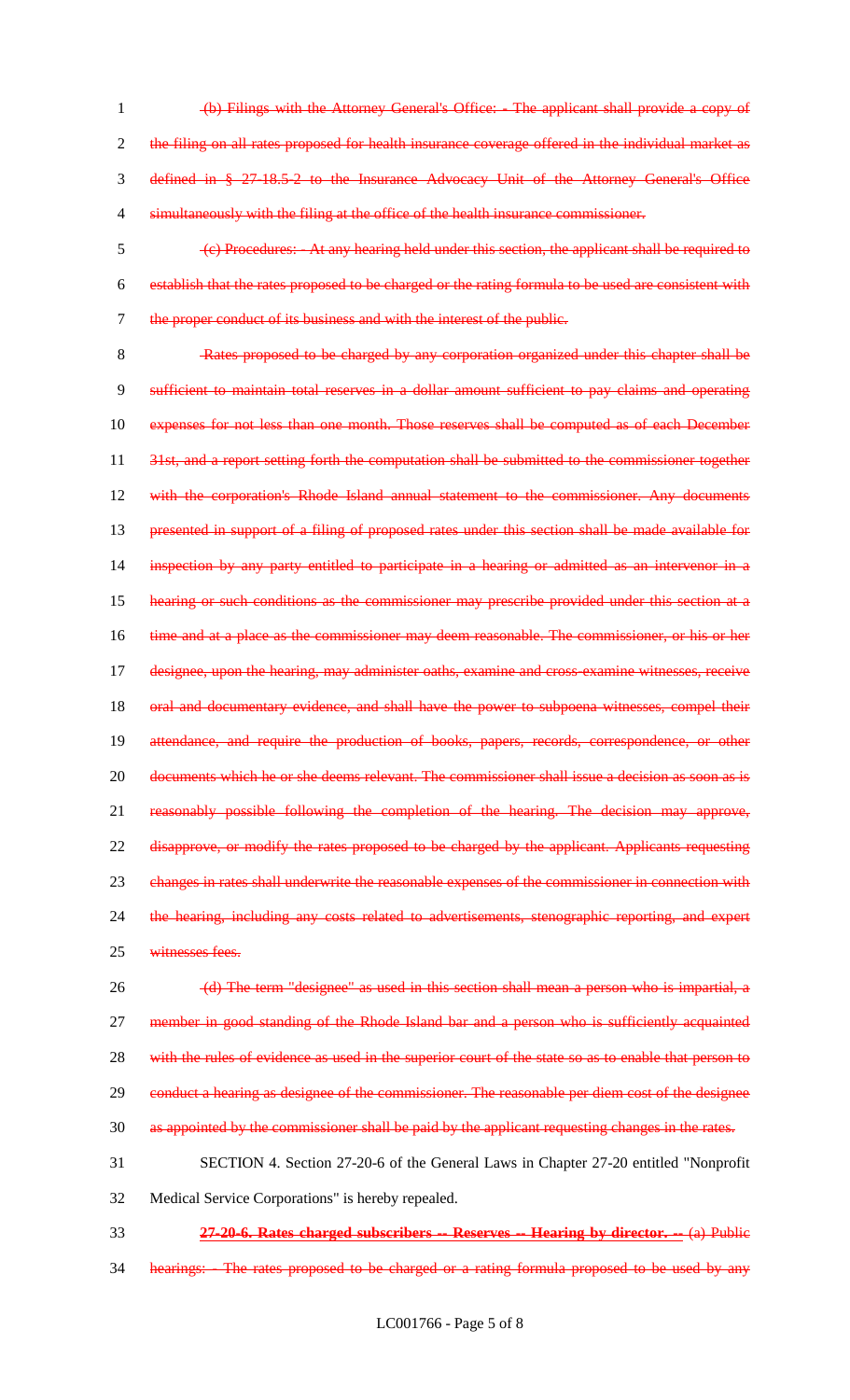corporation organized under this chapter to its subscribers, employers, the state or any political 2 subdivision of the state, or individuals, shall be filed by the corporation at the office of the health insurance commissioner. Within sixty (60) days after receipt of the application, the commissioner, or his or her designee, shall hold a hearing on all rates proposed for health insurance coverage offered in the individual market as defined in § 27-18.5-2 upon not less than ten (10) days written notice prior to the hearing. With regard to any other rates or rating formula subject to the commissioner's jurisdiction the commissioner, or his or her designee, may hold a hearing upon not less than ten (10) days written notice prior to the hearing. The notice shall be published by the commissioner in a newspaper or newspapers having aggregate general 10 eirculation throughout the state at least ten (10) days prior to the hearing. The notice shall contain 11 a description of the rates proposed to be charged and a copy of the notice shall be sent to the 12 applicant and to the department of the attorney general. In addition, the applicant shall provide 13 by mail, at least ten (10) days prior to the hearing, notice of the proposed rate increase for health insurance coverage offered in the individual market as defined in § 27-18.5-2 to all subscribers 15 subject to the proposed rate increase. (b) Filings with the Attorney General's Office: - The applicant shall provide a copy of the filing on all rates proposed for health insurance coverage offered in the individual market as defined in § 27-18.5-2 or for a Medicare supplement policy as defined in § 27-18.2-1 to the Insurance Advocacy Unit of the Attorney General's Office simultaneously with the filing at the 20 office of the health insurance commissioner. 21 (c) Procedures: - At any hearing held under this section, the applicant shall be required to establish that the rates proposed to be charged or the rating formula proposed to be used are 23 consistent with the proper conduct of its business and with the interest of the public. Rates proposed to be charged by any corporation organized under this chapter shall 25 maintain total reserves in a dollar amount sufficient to pay claims and operating expenses for not

 less than one month. Those reserves shall be computed as of each December 31st, and a report setting forth the computation shall be submitted to the commissioner together with the 28 corporation's Rhode Island annual statement to the insurance commissioner of the state of Rhode 29 Island. Any documents presented in support of a filing of proposed rates under this section shall be made available for inspection by any party entitled to participate in a hearing or admitted as an intervenor in a hearing on such conditions as the commissioner may prescribe provided pursuant to this section at a time and at a place as the commissioner may deem reasonable. The commissioner, or his or her designee, upon the hearing, may administer oaths, examine and cross examine witnesses, receive oral and documentary evidence, and shall have the power to subpoena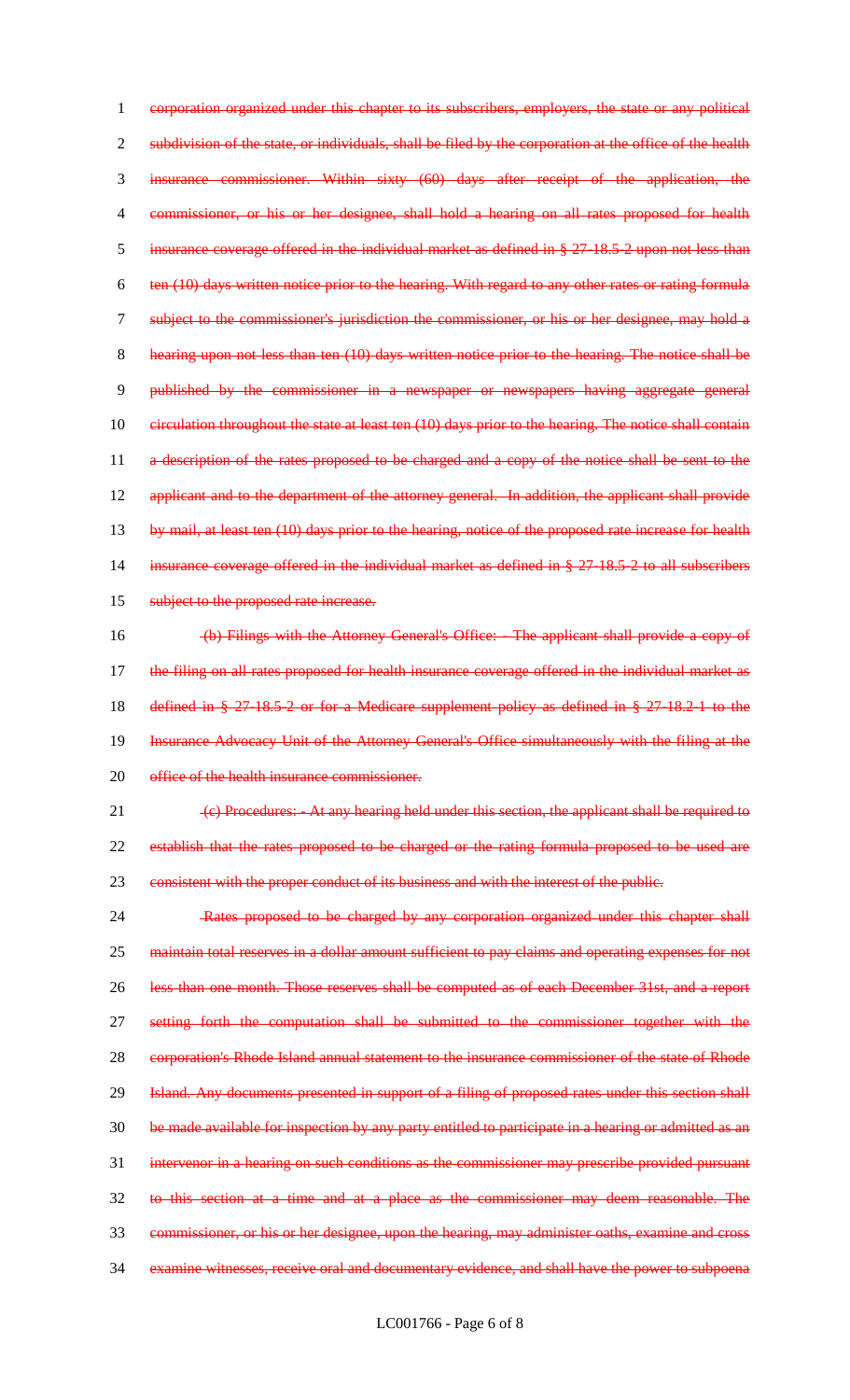witnesses, compel their attendance, and require the production of books, papers, records, correspondence, or other documents which the director deems relevant. The commissioner shall issue a decision as soon as is reasonably possible following completion of the hearing. The decision may approve, disapprove, or modify the rates proposed to be charged by the applicant. Applicants requesting changes in rates shall underwrite the reasonable expenses of the commissioner in connection with the hearing, including any costs related to advertisements, stenographic reporting, and expert witnesses fees. (d) The term "designee" as used in this section shall mean a person who is impartial, a 9 member in good standing of the Rhode Island bar and a person who is sufficiently acquainted 10 with the rules of evidence as used in the superior court of the state so as to enable that person to 11 conduct a hearing as designee of the commissioner. The reasonable per diem cost of the designee

- 12 as appointed by the commissioner shall be paid by the applicant requesting changes in the rates.
- 13 SECTION 5. This act shall take effect upon passage.

LC001766  $=$ 

========